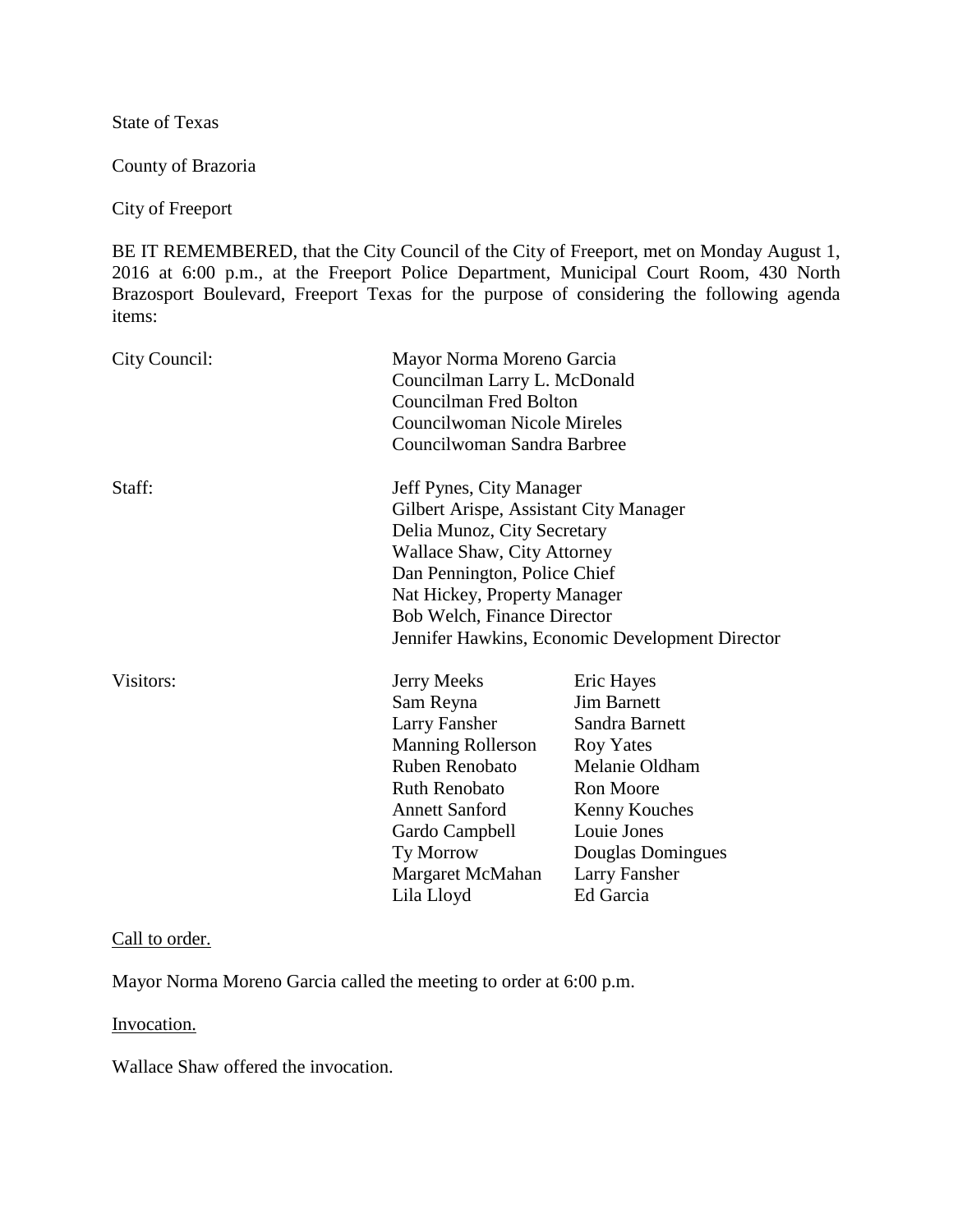#### Pledge of Allegiance.

Mayor Norma Moreno Garcia led the Pledge of Allegiance.

## Attending citizens and their business.

Annette Sanford of 510 W. Broad felt that at this time the Sports Complex is not realistic. She feels that public transportation is a problem. The City is in dire need of infrastructure; sidewalks are crumbling and asked for covers for transit bus stops. The curbs need maintenance all over the City. She asked that the funds be used for the improvements. A full crew is needed at the street department for cleaning the City.

Douglas Dominguez resident of the City read Article 5.08 and 4.01.b of the City Charter. An attempt to discuss an employment contract for the City Manager is clearly a violation of the City Charter.

Margaret McMahan of 1330 W. 8<sup>th</sup> Street, spokesperson of the Concerned Citizens of Freeport Group. She questioned capital projects for the fiscal year 2015-2016. The expenditure on Christmas lights, could have had 25 new covered roof stops for the transits buses. She feels priorities have been misplaced in light of many infrastructures and improvements needed. A sports complex will be a burden on the public works department who are unable to maintain the present facilities. She asked that the City adopt the Robert Rules of Order for council meetings and implement an Ethics Committee.

Manning Rollerson asked why property values were so low on the East End.

Councilman McDonald stated that the Appraisal District and Port Freeport work together and it had nothing to do with the City Council.

Melanie Oldham complained about the Open Records Request she submitted. She requested that a minimum of 12 million be allocated for infrastructure for this budget year 2016-2017.

Consideration of approving July 18, 2016 Council Minutes.

On a motion by Councilman McDonald, seconded by Councilwoman Barbree, with all present voting "Aye", Council unanimously approved the July 18, 2016 Council Minutes.

Consideration of approving the sale of City's interest on Block 718, Lots 21-22 (undivided 50% interest) Velasco Townsite, known as 1727-1729 North Ave. P, Tax Id No. 8110-3120-000.

This item was reagendaed.

Consideration of authorizing the Mayor to sign an Interlocal Agreement with Brazoria County and the City of Freeport for the repair of streets for fiscal year 2016-2017.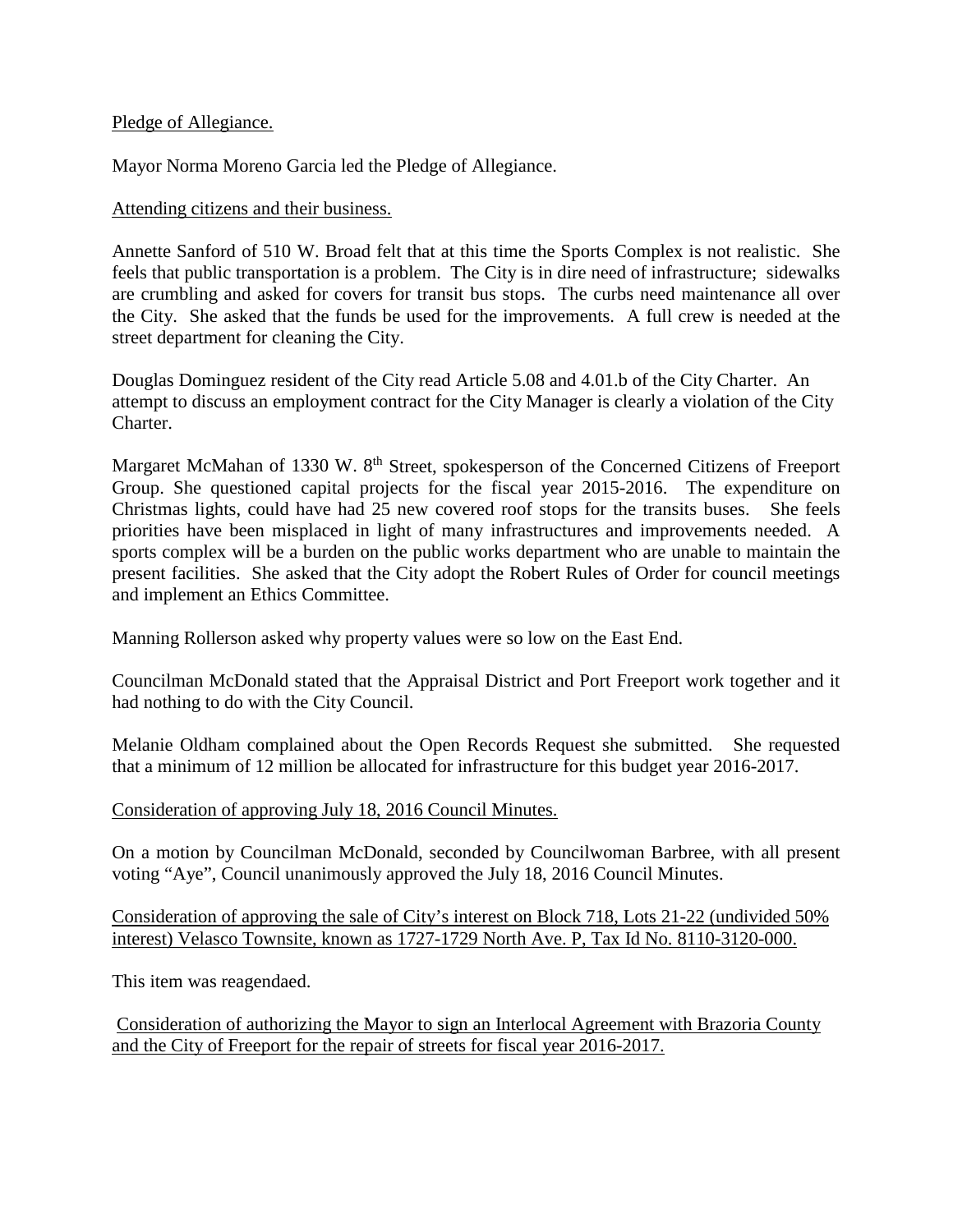On a motion by Councilman Bolton, seconded by Councilwoman Barbree, with all present voting "Aye", Council unanimously approved the Mayor to sign an Interlocal Agreement with Brazoria County and the City of Freeport for the repair of streets for fiscal year 2016-2017.

Consideration of approving a request for a temporary mobile trailer for security to be located at 1517 E. Hwy. 332, Freeport for a period of one year.

On a motion by Councilman McDonald, seconded by Councilman Bolton, with all present voting "Aye", Council unanimously approved a request for a temporary mobile trailer for security to be located at 1517 E. Hwy. 332 for a period of one year.

Mayor Norma M. Garcia opened the Work Session at 6:06 p.m.

## Work Session

Gardo Campbell Properties discuss and review a development proposal of constructing 3 new homes approximately 1700 square feet and constructing one new barn dominium style, total of 4 new construction projects.

Mr. Campbell review a development proposal named "The Brazos Breeze Beach Home" comprised of the 600 Block of West 1st., located directly behind the river levee. He is constructing 3 new homes approximately 1700 sq. ft. valued at \$300k each and constructs one new bard dominium style home valued at \$330k-total value of these 4 new construction projects \$1,230.000.

- Plan to remove 3 existing structures, relocate nearby and remodel each which will also increase the tax base for the City but is not included in this development plan.
- Once existing structures are removed, plan to proceed with the construction of the 3 new homes and barn dominium.
- Propose to close West Brazos Street in the 600 block to become a privately owned and gated community with custom designed metal gates including security system access. Fencing of the areas will be 6' metal construction in compliance with City code.
- All new professional landscaping.
- Purchase 4 of the 6 lots on the 600 block is complete.
- Negotiations currently in progress on one other property.

This development proposal assumes that the City of Freeport and the EDC approve the development proposal.

- The 600 block of West  $1<sup>st</sup>$  Street will be transferred into an attractive sustainable private community.
- Purchase levee front property from the Freeport EDC for construction of 6 boat houses with dock.
- Develop and register an Home Owners Association with the City approval to eliminate any future compliance issues.